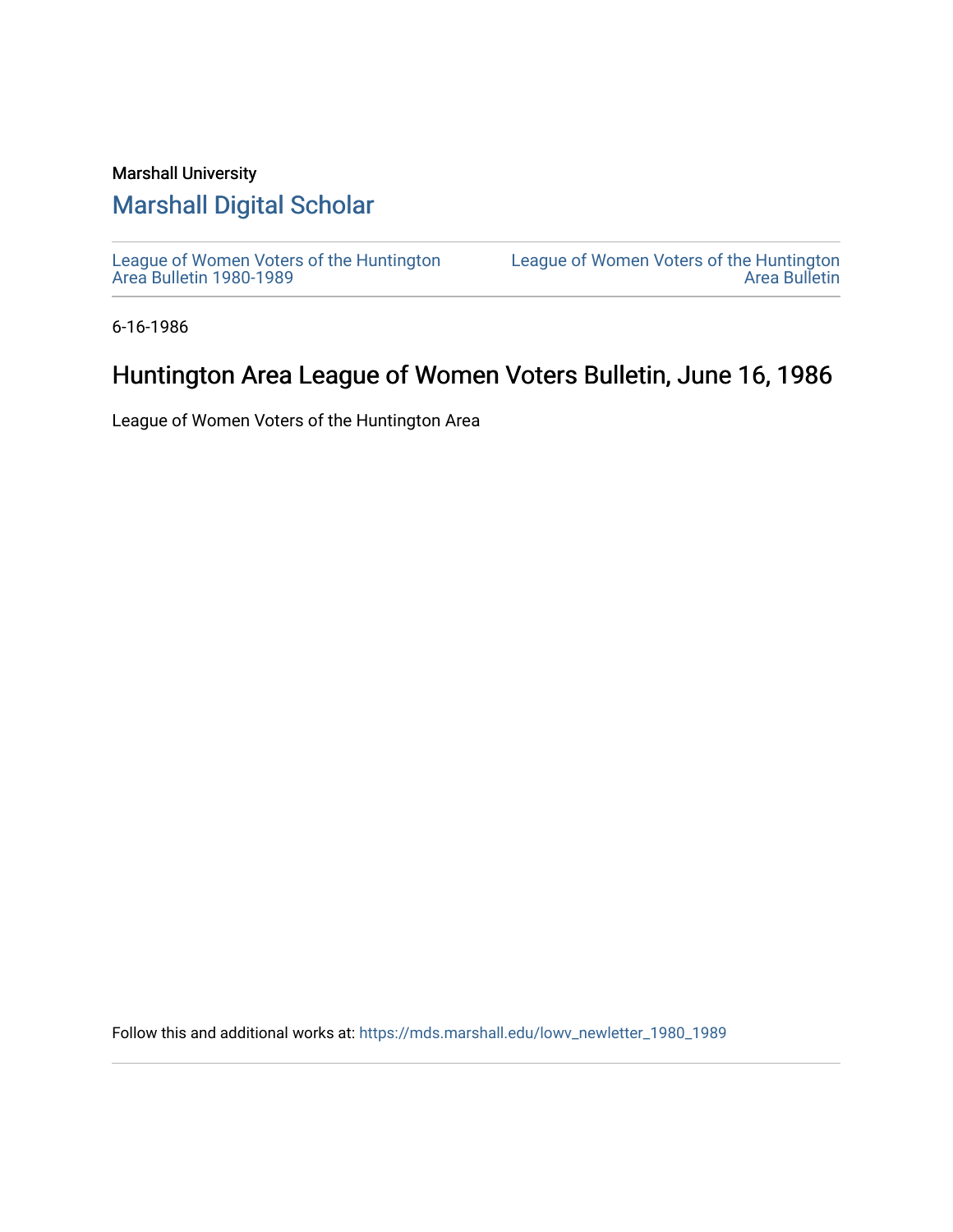

# **Huntington Area League of Women Voters**

BULLETIN June 16, 1986

Semmer donners **MER FUN 1984** 

Thanks to the help of many people the annual League-produced "Summer Fun" flyer was distributed to students through the schools and is available in libraries and the Chamber of Commerce office.

The publishing committee was made up of Susan Ray, Robin Waldron, Jean Busbee, and Michelle Pierce. Those who prepared it for distribution were Tom and Beth Bauserman, Pete Vaughan, Doris Gladney, Lila Thompson, Nancy Taylor, Bunny White, and Helen Gibbins.

Special Appreciation goes to Ashland Coal, Inc. for its financial contribution, and to Gay Jackson, Huntington Galleries, and the Cabell County School system.



#### **Recent Action:**

\*Action statements and letter to city council **and park board concerning property reappraisal.**

\*Action letters to our state legislators con**cerning the teachers' aid formula and Dept, of Natural Resources reorganization.**

\*Action letter to Congressman Rahall.

#### **Thank You:**

\*For helping in the many Voters Service Activities before the May primary election:

- \*Frances Huddleston for organizing the **candidates questionnaire in the Herald-**Dispatch and the Election Day Call-In **Service;**
	- **\*C a ll-In Services Workers Chloe Dunfee,** Doris Gladney, Bernice Steirn, Carol **Stroud, and Martha Woodward.**
	- \*Charlene Boggs, for organizing the candidates' meeting for school board for **WPBY- Channel 33.**
	- \*Susan Ray, for working with the Junior **League on its school board candidates meeting.**
	- \*Helen Gibbins, for two appearances on **Channel 13's Action Newsmakers program,** helping with the library display, and **interviewing school board candidates on the WPBY-33 program.**

#### **NEW MEMBERS**

**Robert L. Bailey 2127 Washington Ave. Huntington, WV 25704**

Mildred and Peter Vaughan, Jr. **61 Fairfax Dr. Huntington, WV 25705**

#### **HAZARDOUS WASTE PROGRAM**

**Thank you to the Hazardous Waste** Committee for the excellent April **meeting! The great work was done by Bette Bishop, Diana Bady, Marcia Daoust and Helen Gibbins.**



**We were saddened to hear of Nadinewel Iman's death. Nadine had con**tributed to the community's better**ment through her years of teaching** and volunteer activities. She served **for a period of time on the board of the Huntington League of Women Voters.**

------------